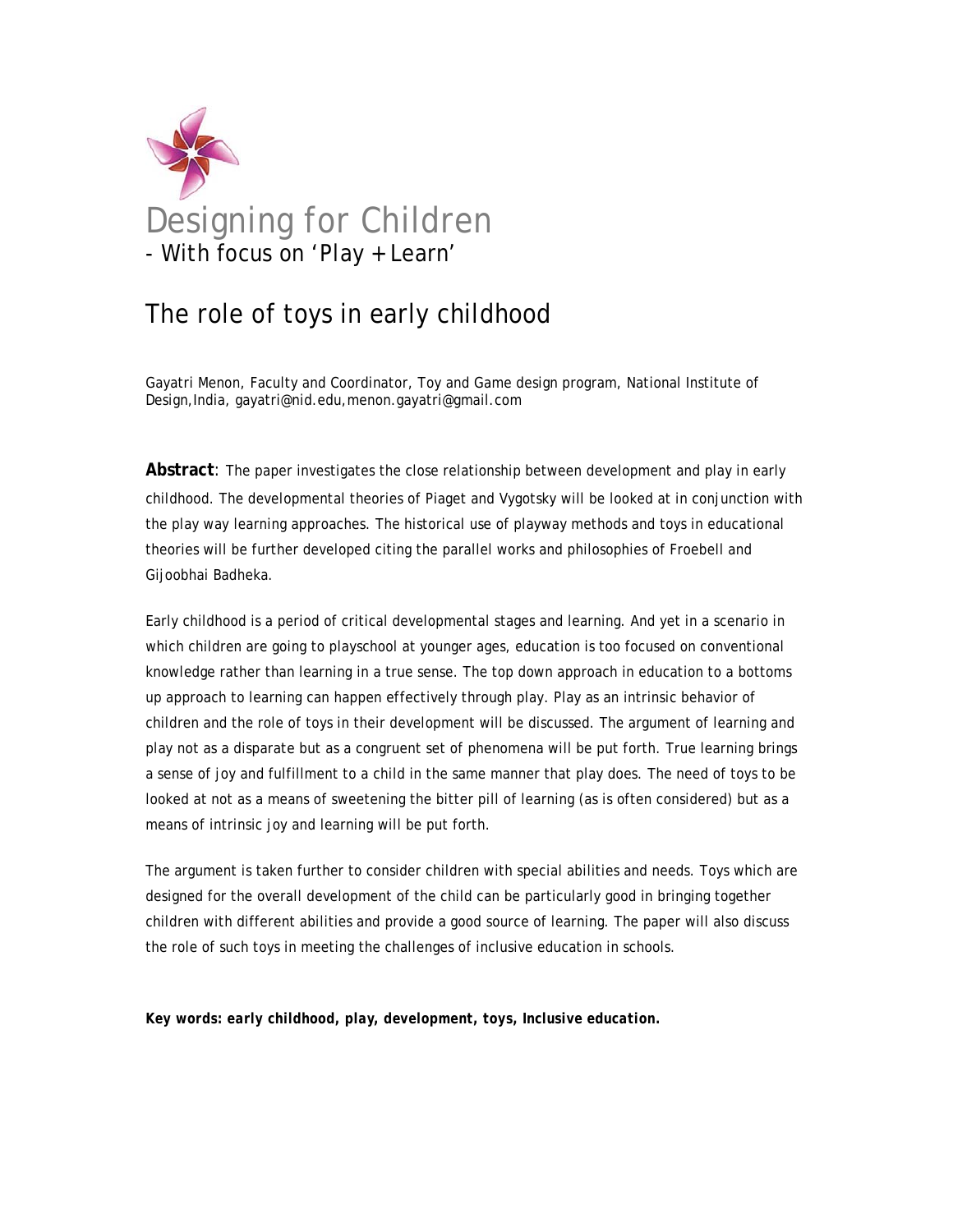## **1. Introduction**

The initial part of the paper looks into the development model of Piaget and the various developmental factors and milestones important in the development of children. Vygotsky's concept of emotional development of children and the role of play in development is also put forth. Two playway methods in education initiated independently by Froebell and Gijubhai Badheka are analysed. A comparision is also drawn between the difference in approach between learning in a conventional education system versus in a playway method. This study helped in coming up with a theoretical framework to further expound the relation between play and learning.

The second part of the paper looks at inclusive education and the current problems and challenges of inclusive education especially with respect to Indian school system. Considering the close relationship between playway method and learning established in the first part of the paper, a playway method is proposed for inclusive education and the rationale and benefits of the same are elaborated.

# **2. Method**

Method of investigation included literature review, interviews and observation at Froebell kindergarten, Germany and Dakshinamurthi school started by Gijoobhai Badheka at Bhavnagar, India. Interviews and discussions were also carried out with elementary education experts from NCERT,India as well as principals, teachers and children in schools.

## **3. Play, child development and learning**

# **3.1 Developmental models for early childhood**

Piaget's theory on developmental milestone found in children include four development stages and is described as:

Sensory-motor stage: From 0-2 years children experience this stage. They experience the world through movement and senses and learn object permanence. They understand the world through their senses and try to make contact with them through sensori-motor activities.

Preoperational stage: From ages 2 to 7 children acquire motor skills and enjoy imagination and fantasy. Children are also found to be egocentric at this age.

Concrete operational stage: From ages 7 to 11 children begin to think logically but are very concrete in their thinking Children can now conserve and think logically but only with practical aids. They become less ego centric and can take active part in social group play and show more emotional maturity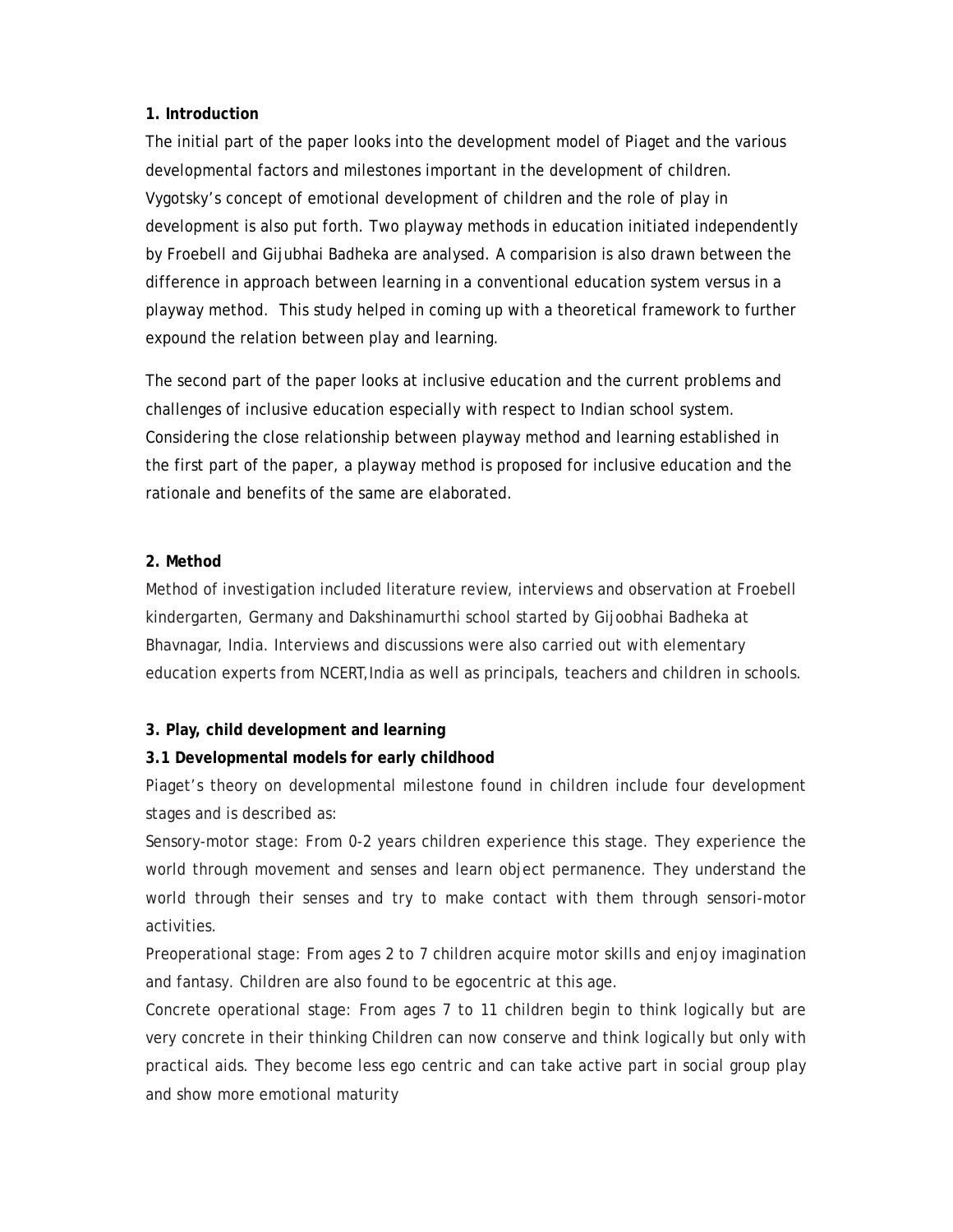Formal operational stage: After age 11 (development of abstract reasoning), Children develop abstract thought and can easily conserve and think logically in their mind. The first three stages are especially important in order to understand the role of play and its close association with

Piaget proposed his developmental theory in generic universal terms. Vygotsky investigated child development and considered the role of culture and social conditioning on the development of the child. This is often referred to as cultural mediation. Vygotsky extends the role of play further by attributing qualities of abstract thinking, reasoning etc. Children develop imagination and the ability to give another meaning to the reality of physical objects. This enabled children to achieve higher mental functions and consider different realities. This according to him was very important towards the development of the child in his understanding of the world.

Piaget's generic theory of child development alongwith Vygotsky's theory of cultural mediation helps us to understand the developmental theory better. Although all children show distinct stages of development during their growth, Vygotsky's theory helps us to understand how external factors can shape and play an important role in the development process of a child.

#### **3.2 Patterns of play and developmental stages**

Play is an intrinsic behavior which is observed in children right from childhood. Many of the traditional toys found have a close relationship with the developmental stage in the child. Age appropriateness is an important criteria in toys. Developmental stages occur rapidly in early childhood. The broad areas of development also show certain patterns of play behavior. We will look into play patterns with respect to developmental stages: 1. Sensory motor development: Children develop their sensory abilities and use motor activities in conjunction with senses. Examples of toys played during this stage include rattles, mobiles etc. A baby who is developing the skill of eye movement enjoys the moving mobile hanging on his crib. A baby who is learning and developing his hearing ability loves rattles. 2. Physical development: Children develop physical abilities like jumping, balancing, running etc. A baby who is learning how to balance his body likes balancing toys, skating, etc. 3. Cognitive development: Cognitive development involves challenges of the mind and is associated with learning of symbols, language etc. A child grappling with abstract principles would enjoy playing with puzzles 4. Social –emotional development: This development involves the development of social skills and emotional maturity and is considered to be a life long development activity. Children playing pretend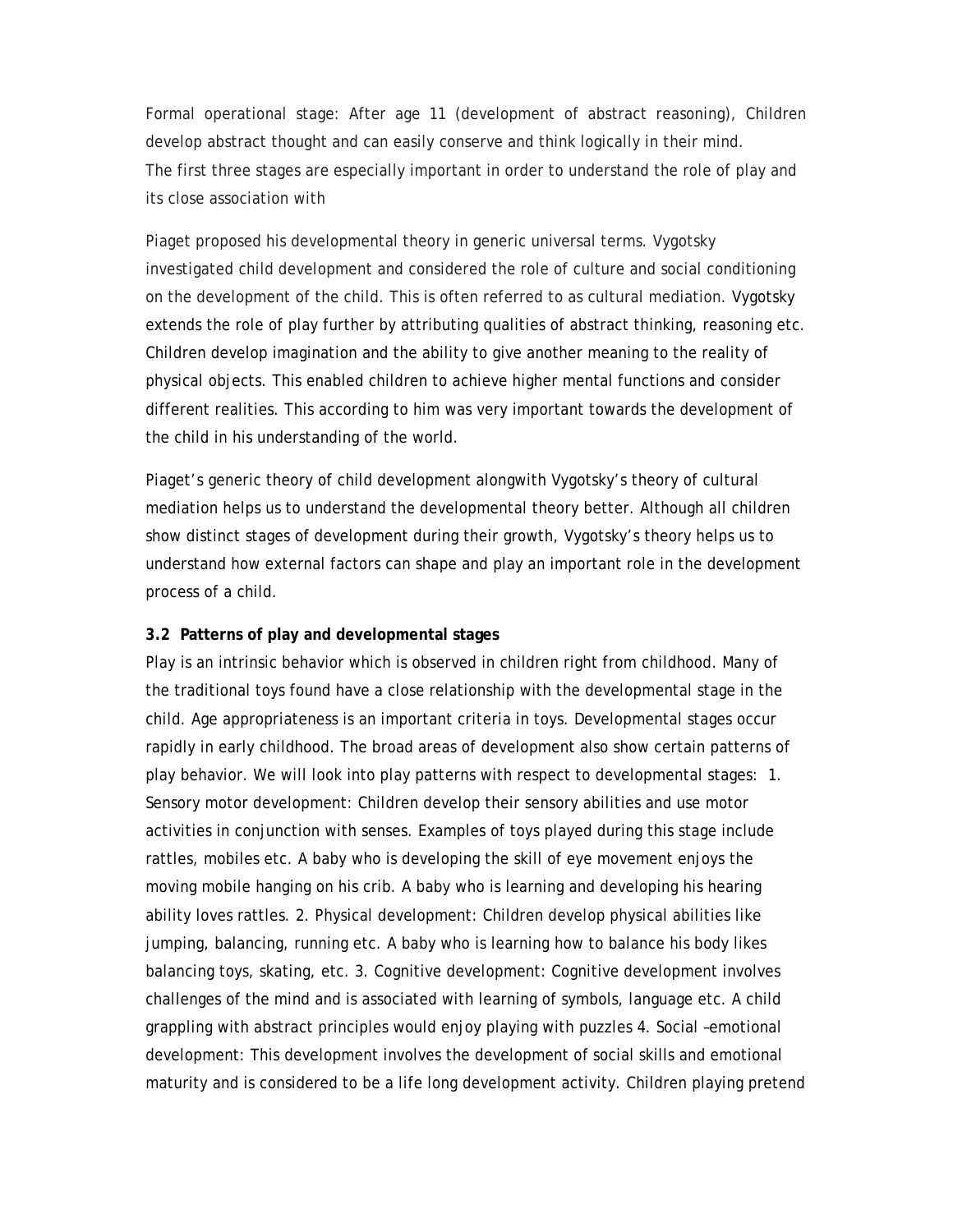play and imagining themselves to be doctors, father-mother etc. are actually trying to understand the social realities and adapting themselves to the same.

Playing is an intrinsic behavior of children and is found to aid in the development process. Play promotes learning of sensori motor skills, physical skills, cognitive skills and socialemotional skills in early childhood. However we also find that as children grow up they no longer need the aid of toys. Abstract thinking and reasoning skills enables them to carry out learning activities without the use of props like toys.

Prepare your submissions on a word processor. Please note that the page layout may change slightly depending upon the printer you have specified.

#### **3.3 Playway method in education**

We will consider two playway methods and approaches as propounded by Froebell and Gijubhai Badheka. Friedrich Froebel advocated the importance and role of free play in childhood. This came with his belief that humans are essentially productive and creative. It was this thinking which led him to develop special playmaterial for children known as Froebell gifts. Each of the gift is actually is a toy/puzzle which the child is supposed to play with and develop various abilities. The principle behind the same is 'from real to abstract' and 'learning by doing'. He also recommended a series of activities like games, songs, construction activities and free play, gardening etc. His strong belief in elements from nature led him to the concept of 'kindergarten' or garden for children. Activities involving imagination and creative thoughts were to be carried out before the development of basic knowledge. There were activities which could be carried out alone or in a group. Thus the Froebell system of education was able to integrate play and the use of toys effectively for learning in kindergarten system.

In India one of the pioneers of education Gijubhai Badheka started his experiments with learning. Although he based his system on the foundation and principles of Montessori education, it is interesting how he extended it and incorporated elements like storytelling, puppetry etc, as a part of education. His basic premise came from the Montessori system which believed that children have a natural love for learning and will find joy and fulfillment in new discoveries. For children, this itself is the intrinsic award and there is no need for any other material award in terms of prizes or rank. Learning and growth also helps the child to increase his/her self worth. The process of child discovering new knowledge is as important as the end learning. The basic activities for learning are centered around practical life activities, activities for sensori development, language skills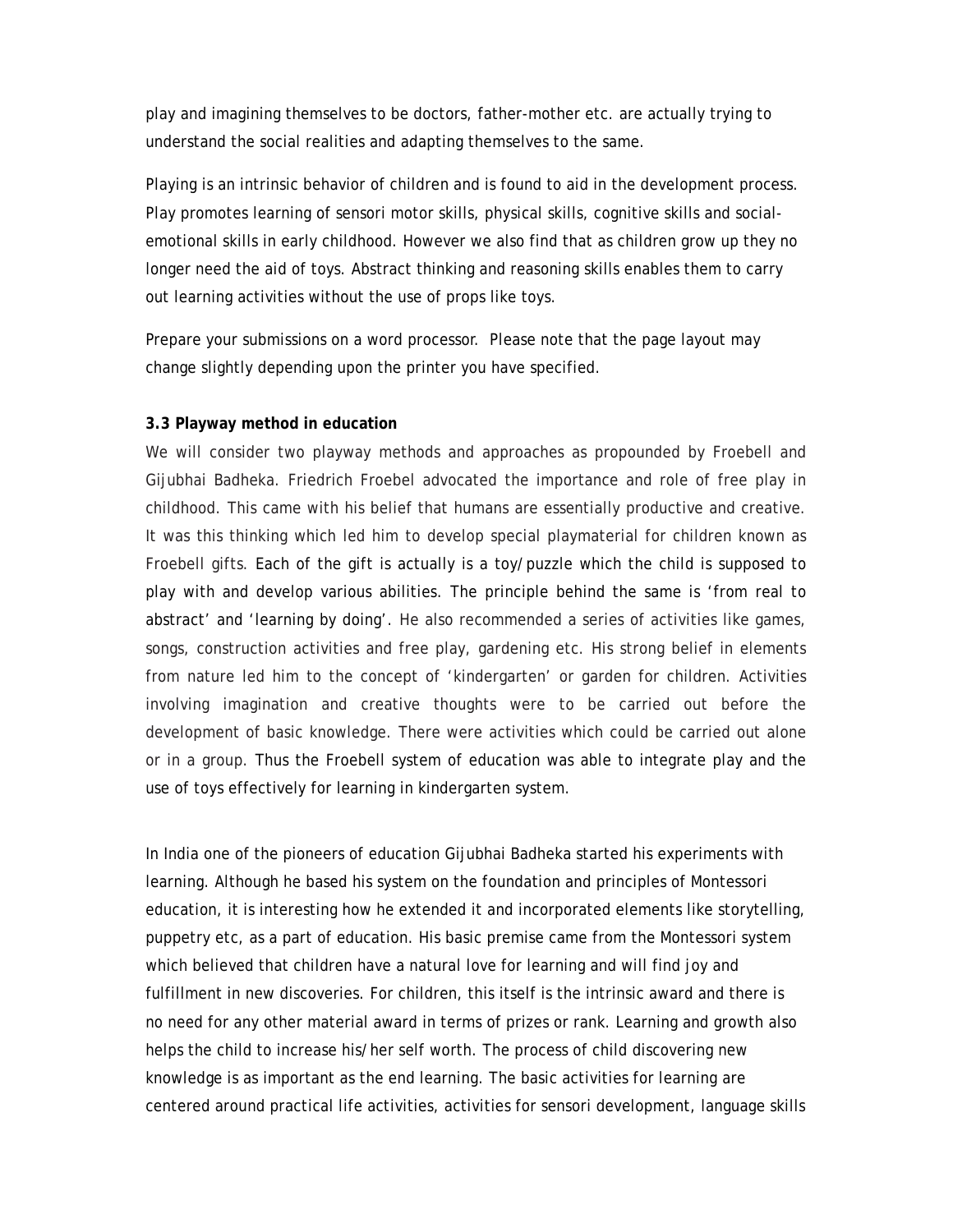and mathematics skill. Gijubahi encouraged the use of stories as a means of learning. In fact he himself wrote the stories, encouraged students to enact the same. This model was very successful as it placed emphasis not only on learning language skills but also on the social-emotional development of children.

The emphasis of Froebell education system is more on imagination-creativity development, sensori-motor development and cognitive development wheras Gijubhai Badeheka not only placed emphasis on the conventional Montessori system of sensori motor and cognitive development but also on the social – emotional development of children through storytelling, drama, puppets etc. This could perhaps be explained also from the cultural perspective. Indian society as a whole like other traditional societies places emphasis on social emotional development of children.

However, both systems are learner centric in which the children get to learn according to their own interest and at their own pace. The systems promote learning by doing and encourage close contact with the real and concrete world around them before going into more complex abstract phenomena.

#### **3.4 Conventional education system vs. Playway method in education**

In a conventional school, the education imparted places emphasis on primarily developing cognitive abilities and in gaining knowledge. This is done through a teacher-led system where teacher imparts knowledge and children are supposed to remember the same. The education goals are fixed by the teacher and all the children are supposed to achieve the same goals. This often leads to a competitive environment in class. The motivation for students is most often praise from teacher or in the form of rank/prize.

On the contrary a playway method is learner centric. Each child is able to set individual goals of learning according to his/her aptitude and level. The child learns to enjoy the whole spirit of learning and discovery and this becomes a pattern of learning even at a later stage. The learning is not limited to cognitive development but considers the overall development of the child. The learning is closer to real life and is interactive in nature. This ensures better internalization of learning.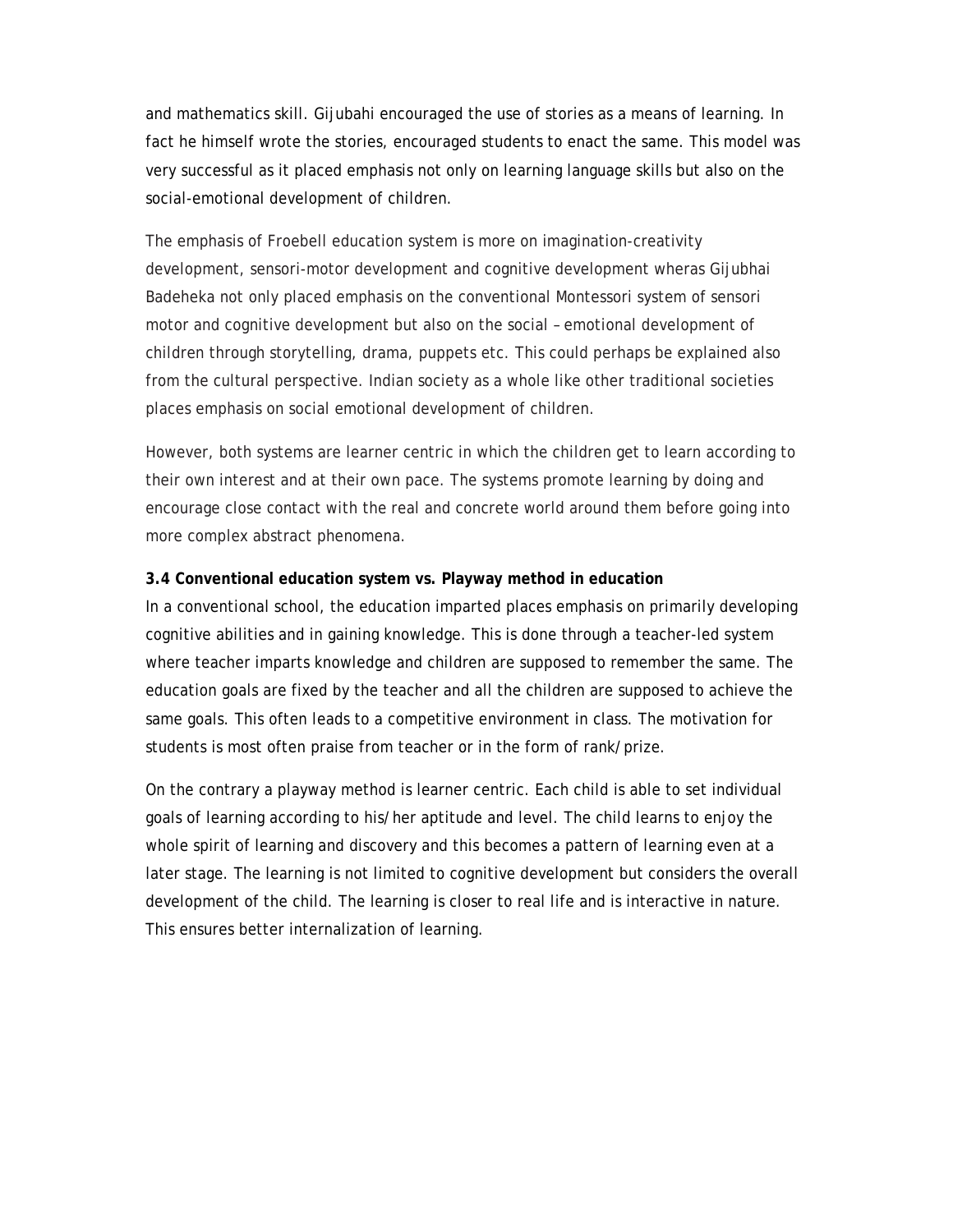

Figure.1 Learning and development in Conventional education vs. Playway method

# **4. Playway method in inclusive education**

## **4.1 Inclusive education**

The idea of inclusive education is understood today as allowing children with special needs into normal schools. The Indian government has made it compulsory for schools to give admission to children with special needs. Although this was done with a good intention, in reality it has resulted into many problems. The main problem is that the education system today is not able to cater to the needs and requirements of differently abled children.

# **4.2 Problems with inclusive education in current system**

For children with special needs, learning activities of daily living is as important as learning maths or language skills. A child with cerebral palsy needs to learn how to take bath and wear his own clothes even more than learning subjects. The over emphasis on subject specific skills has led to a lot of problems for children who need to learn skills and develop other abilities. Problems are faced by children with special need, their parents, teachers as well as the normal children studying in the same class. Some of the other problems include:

The inability of teachers to cope with differently abled children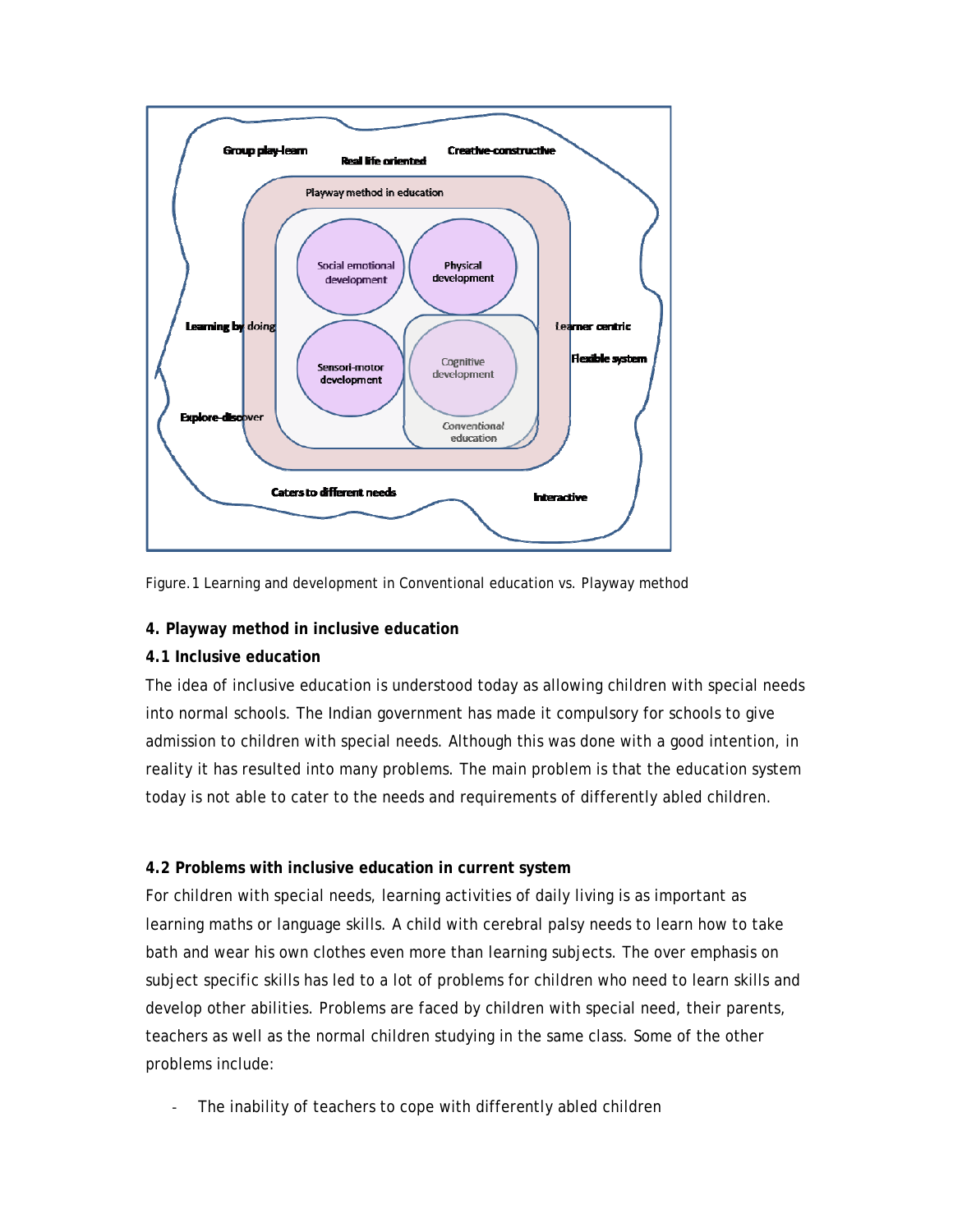- ‐ Children with special needs spend their precious time in coping with 'normal' education and cannot put emphasis on learning which could be more important to them
- ‐ Differently abled children often take more time than normal children and get frustrated because of the learning pressure
- ‐ Differently abled children lose their self esteem because they are always trying to compete with normal children.
- ‐ 'Normal' children and their parents often consider children with special needs to be a liability rather than a strength to their school
- ‐ There is not much integration with normal children in classroom and often differently abled children tend to get isolated

# **4.3 Benefits of introducing playway approach in inclusive education**

We have already seen that play takes into cognizance the overall development and holistic learning for children as compared to contemporary education. How can play way method help in the area of inclusive education?

Playway method not only considers the disabilities of children but also the abilities of children. It provides possibilities of peer group learning for children. An educational curriculum which considers the learning of sensory abilities, physical abilities and social – emotional abilities alongwith cognitive abilities would provide a true learning environment for children with different types of needs and learning goals. Some of the benefits are discussed below:

- ‐ Playway methods takes into consideration the overall development of the child
- ‐ Holistic development approach takes into consideration, sensori-motor, physical, cognitive as well as social-emotional development.
- ‐ Enables each child to set up independent learning goal
- ‐ Is learner-centric and not teacher-centric
- ‐ Emphasizes on learning by doing and helps in better internalization
- ‐ Enables peer group learning in which differently abled children would actually enhance the learning of normal children too
- ‐ Enables integrated learning i.e. learning of different skills and knowledge base from one source